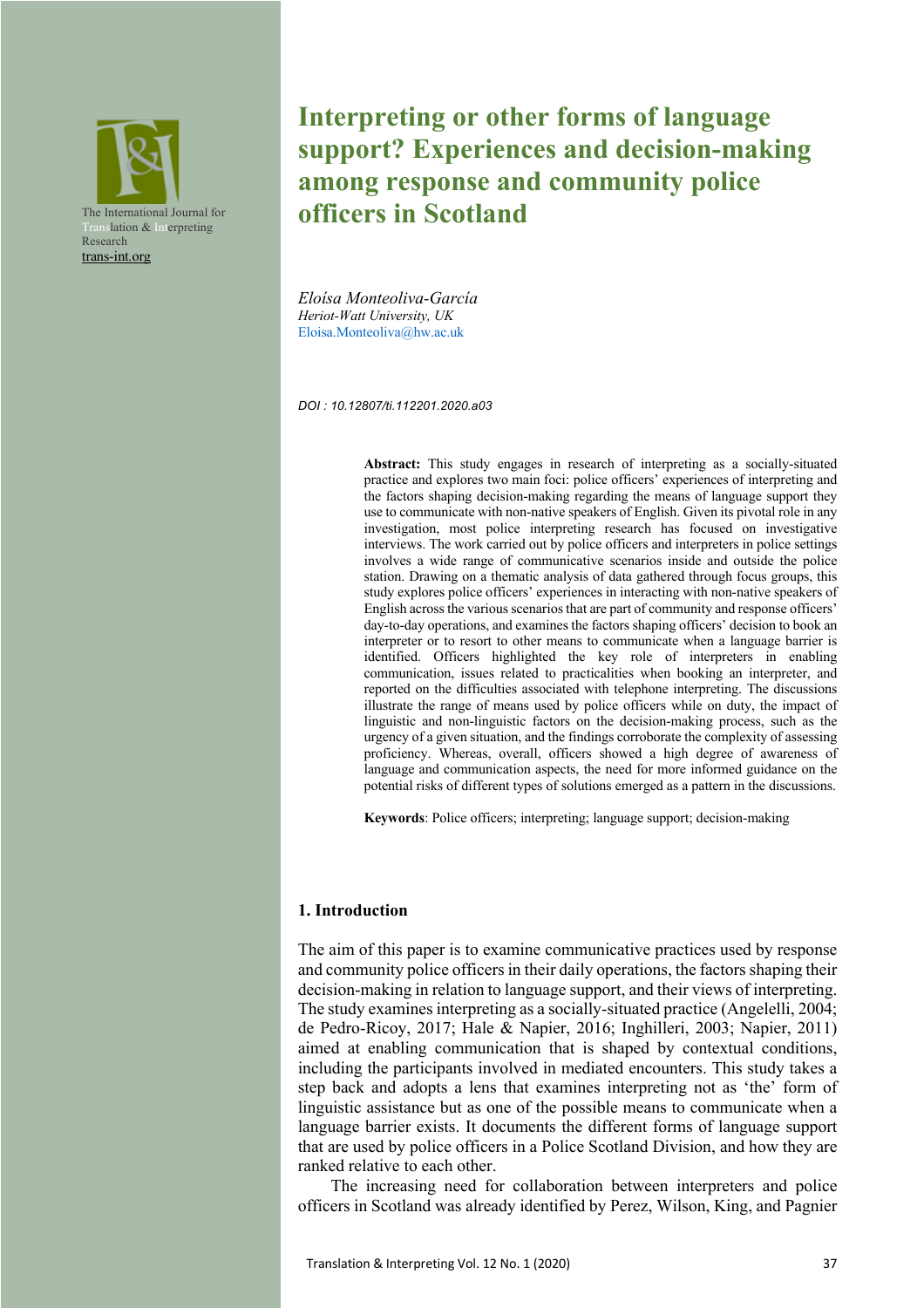in their review of Public Service Interpreting in Scotland (Perez et al., 2006). In relation to the need to create dialogue and mutual exchange between police officers and interpreters, Perez and Wilson (2007) note that an increased use of interpreting in the police domain "raises a number of questions regarding the impact of interpreting upon the officers' professional role and, conversely, the impact of the police officer on the professional performance of the interpreter" (p. 79). While on duty, police officers respond to a range of situations which pose various constraints and require different actions (Gamal, 2014; Mulayim, Lai, & Norma, 2014). Communicating effectively is of paramount importance across policing situations for effective assessment and decision-making. Communicating with the person or persons involved is part of the information gathering and assessment process, as observed in the Police Scotland *Incident Prioritisation and Response Standard Operating Procedure* (2017).

When a communicative barrier exists in a policing scenario, officers need to decide on the means to be used to enable communication. As shown by Foulquié-Rubio (2002), institutional end-users tend to be the ones who normally request an interpreter, or otherwise opt for a different form of linguistic support. As Hale puts it,

(…) the responsibility for quality interpreting services does not lie solely with interpreters, but with all participants involved in the interaction, as well as with the system that trains, accredits and employs them. (2007, p. 137).

Interpreting users are faced with the sensitive decision of assessing the extent to which a person can communicate or not in the 'institutional' or dominant language(s) and the corresponding communicative needs, in order to identify the type of linguistic assistance required. Assessing language proficiency, especially when the need for an assessment is imminent, is a complex endeavour (English, 2010). The means of checking comprehension may trigger misleading perceptions of proficiency (Pavlenko, 2008) and lead to miscarriages of justice. In addition, the degree of emergency and/or severity of a situation, as well as time constraints, are typical factors that shape actions in policing scenarios (Kredens & Morris, 2010). Little is known, though, about the range of communicative solutions adopted in policing operations and the extraneous and innate factors that shape the decision-making process. This study sheds light on the range of means used by response and community officers, and on their views of interpreting and interpreter-mediated communication.

## **2. Literature review**

Research on police interpreting has witnessed a rapid growth over the past decade (Monteoliva-García, 2018), and, understandably, the focus lies on the police interview. Investigative interviews with suspects, victim interviews and witness interviews are highly sensitive, high-stakes communicative genres. As evidentiary and/or information-gathering discourse genres, interviews have been the focus of most police interpreting studies and they constitute the communicative event in which most interpreting seems to take place in this domain (Gibbons, 2001). Studies of both monolingual interviews (Gibbons, 2003; Haworth, 2010; Heydon, 2005; Rock, 2007) and interpreter-mediated interviews (Berk-Seligson, 2002; Böser, 2013; Gallai, 2013; Heydon & Lai, 2013; Krouglov, 1999; Mayfield, 2016; Monteoliva-García, 2017; Nakane, 2007, 2009, 2014; Russell, 2002) have unveiled and illustrated a high degree of sophistication, the combination of ordinary and legal language in different parts of the interview and the sensitive nature as features of investigative interviews and investigative interviewing. Those factors probably account for a higher use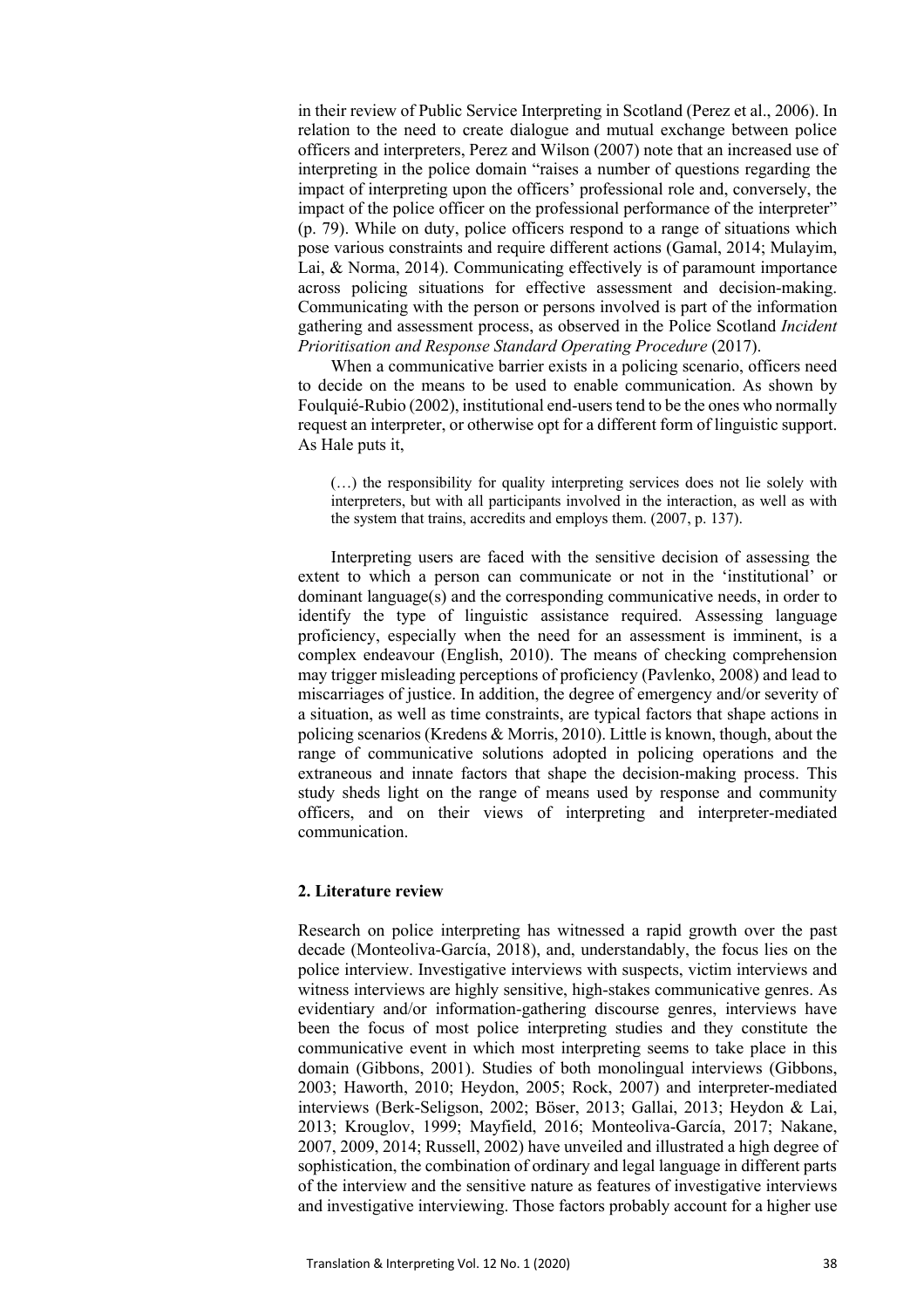of interpreting compared to other policing scenarios. In addition, emergency calls and initial contact with the police are often conditioned by time pressure to a larger extent than interviews, making it more likely to resort to solutions other than booking an interpreter.

#### *2.1 Studies of end-users' perceptions and decision-making*

Research exploring perceptions about interpreting and interpreters through interviews or focus groups includes studies of interpreters' views of their own role in medical and legal settings (Angelelli, 2004; Ortega-Herráez & Martin, 2010), as well as studies of interpreting users. Napier (2011) explored the views of different stakeholders (deaf people, hearing people and interpreters); Hale (2011) conducted a study on working conditions and experiences in the Australian judicial sector, drawing on an assessment of guidelines for working with interpreters and questionnaires with judicial officers and interpreters. Among the findings of studies exploring end-users' perceptions of interpreting in police settings, different viewpoints are observed. In their *Final Report 2011- 2012* the Improving Police and Legal Interpreting (ImPLI) Partners (2012) discuss how police practitioners tend to expect interpreters to simplify legal texts for lay users and to provide explanations and clarifications (p. 35), thus displaying a high degree of latitude towards interpreters. In his review of the language of police procedure in New South Wales (Australia), Gibbons (2001) reports on a primarily reluctant attitude among police officers to book an interpreter, and mentions several reasons. Some of them are of a practical nature, such as difficulties to obtain an interpreter in a timely manner and the fact that interpreting costs are charged to the local budget. Others, however, are related to the perceived loss of control over interviewing techniques and access to features such as non-verbal cues when the interview is interpreted, and to the belief that interpreters tend to be on the side of interviewees. As Gibbons puts it, whereas the interpreted interview does make it necessary to accommodate turns, space and dynamics, communicating without an interpreter poses serious risks.

In line with Gibbons' findings, Wakefield, Kebbell, Moston, and Westera (2014) also obtained ample evidence that perceptions of interpreting among police personnel in Australia deter interpreter use. The concerns included the cost of interpreting services, and the perceived need to change the way interviews are conducted. Police, military and intelligence personnel involved in high-stakes interviews reported specifically on the impact of interpreters upon rapport-building efforts (Goodman-Delahunty & Howes, 2017). Wakefield et al. (2014) observed that police perceptions of the effectiveness of interpreting were more positive when the face-to-face (rather than telephone) mode was used; that interpreters were used more frequently for more serious crimes and initial observations; and that interpreters were more often resorted to in suspect interviews than in witness or victim interviews. These findings suggest that both the seriousness of the case and the status of the person requiring an interpreter were factors that shaped decision-making. As for interpreters' perceptions, Howes (2019) notes that interpreters view the obstacles that emerge over the course of investigative interviews and the lack of structural organization of the interpreting profession as two factors that can hinder their practice.

Translation and interpreting are just two of the different forms of language support used across various public service settings. The numerous approaches to linguistic support have been more widely documented in healthcare settings, including bilingual staff, communicating in a lingua franca or a shared language, certified interpreters, translated written information and ad hoc interpreters (Meyer, 2012; Roels et al., 2015). In their study of community interpreting provision in the healthcare sector in Flanders, Roels et al. (2015) examined the decision-making process among institutional and non-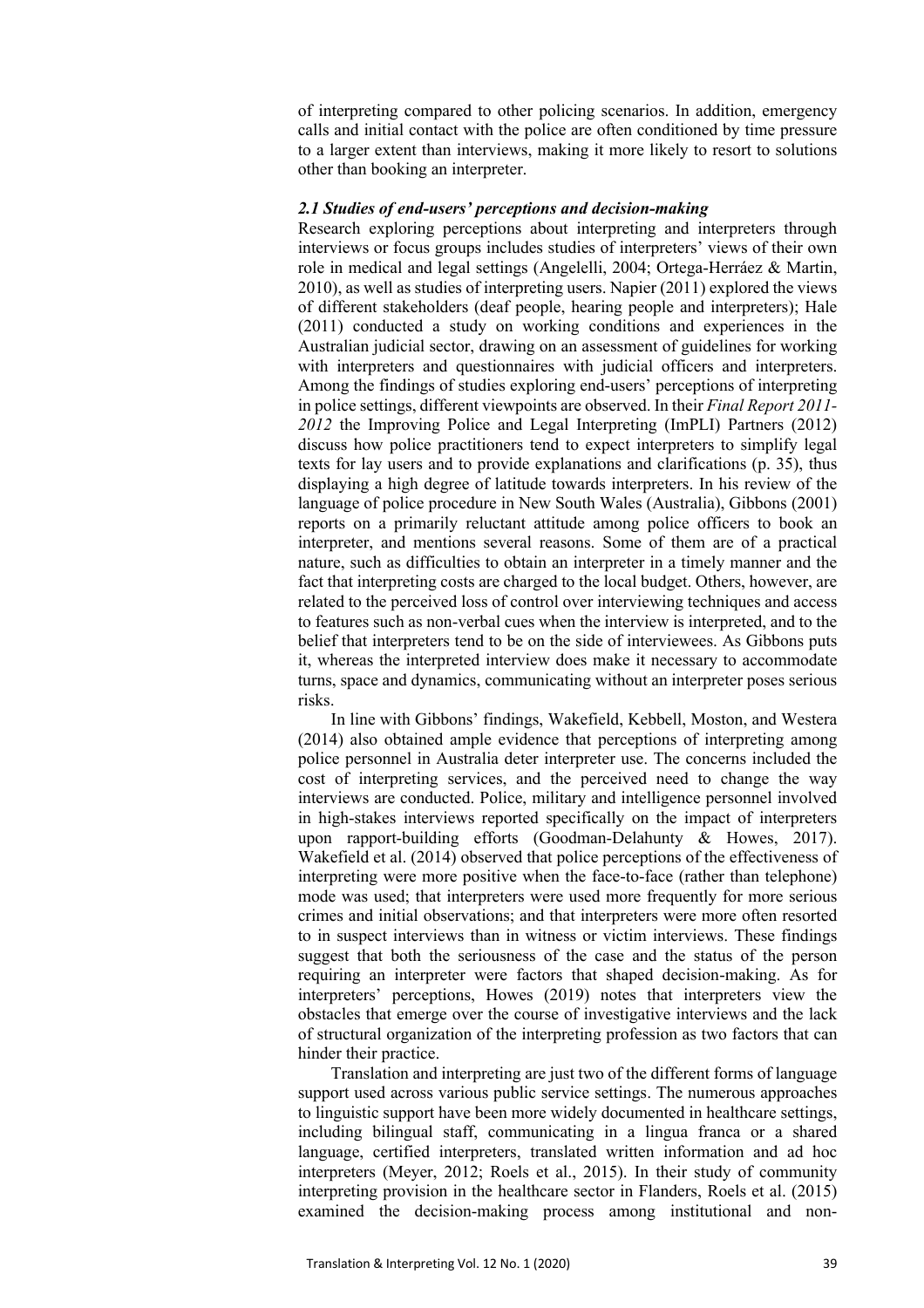institutional end-users. The authors explored the underlying decision-making processes within institutions, as well as the perceived effects of interpreting. One of the key findings of the study was a primarily arbitrary reliance on community interpreting among professionals, institutions, and sections within the same institution, as well as at an individual level (institutional end-user). Lack of consistency in the type of language support used was also salient. An absence of explicit guidelines and protocols for needs assessment and resource allocation resulted in reliance on arbitrary forms of language support, which in turn translated into unequal treatment being provided to end-users. The delicacy and sensitivity of a consultation were some of the factors that shaped end-users' decision-making, as well as the severity of the potential consequences for the client and the complexity of the information. Interestingly, it was observed that whereas unmediated forms of linguistic support were preferred by both institutional and non-institutional end-users, the more familiar users became with working with certified interpreters, the more they valued the benefits of communicating via a certified interpreter to ensure effective communication.

## *2.2 Guidelines and language protocols in police departments*

Language support mechanisms and decision-making processes are expected to align with, or be somehow informed by, existing policies and language support procedures. Differences among guidelines and trends in language access policies among countries are evident. In the UK, language and interpreting guidelines are contained in policies and standard operating procedures (SOPs) at police departments, such as the London Metropolitan Police *Working with Interpreters and Translators SOP* (2016) and the Police Scotland *Interpreting and Translating Services SOP* (2018). These provide guidance to police on when and how to work with an interpreter to different extents. The Police Scotland SOP (PS SOP) opens with a statement acknowledging the right "for all persons in their contact with the Police Service to understand and be understood." It also highlights the limitations of the guidance as an instrument that does not provide coverage for every potential policing exchange, but which is intended to offer guidance on "the use of interpreters in circumstances that imply involvement in the formal judicial process." The PS SOP makes the principle of "fairness to the accused or suspect" the prime consideration if doubts about the need for an interpreter emerge. It also mentions the possibility of using bilingual officers and ad hoc interpreters, such as relatives or friends, to facilitate communication in "informal" settings. Whereas the guidelines on the use of interpreters are detailed and comprehensive, the section on ad hoc interpreting only refers to the "informal" nature of the encounter and to the need to disregard this option when the information is of a confidential or private nature.

In Australia, the Queensland Police Service (QPS) *Language Services Strategy* (2011) includes a comprehensive description of the protocols in place to meet the communication needs of communities, including the use of NAATIaccredited interpreters and translators, the Queensland Interpreter Card, and appropriate interpreting equipment. The Code of Practice of the New South Wales Police Force also requires officers to use accredited professionals. The QPS *Use of Interpreter in Domestic and Family Violence Incidents: Best Practice Guidelines* (2016) draw on a flowchart sourced from Australia's National Accreditation Authority for Translators and Interpreters (QPS, 2016, p.4) to map out the initial assessment and steps to be followed when the need for an interpreter is identified. As in the SOPs of the London Metropolitan Police and Police Scotland, the use of 'a non-qualified person' is contemplated (QPS, 2016, p.4), although it is presented as an exceptional measure to obtain assistance when "a police officer encounters a volatile situation and needs to ensure the safety of the persons involved" and "experiences immediate difficulty in communicating (…) and needs to establish details of the occurrence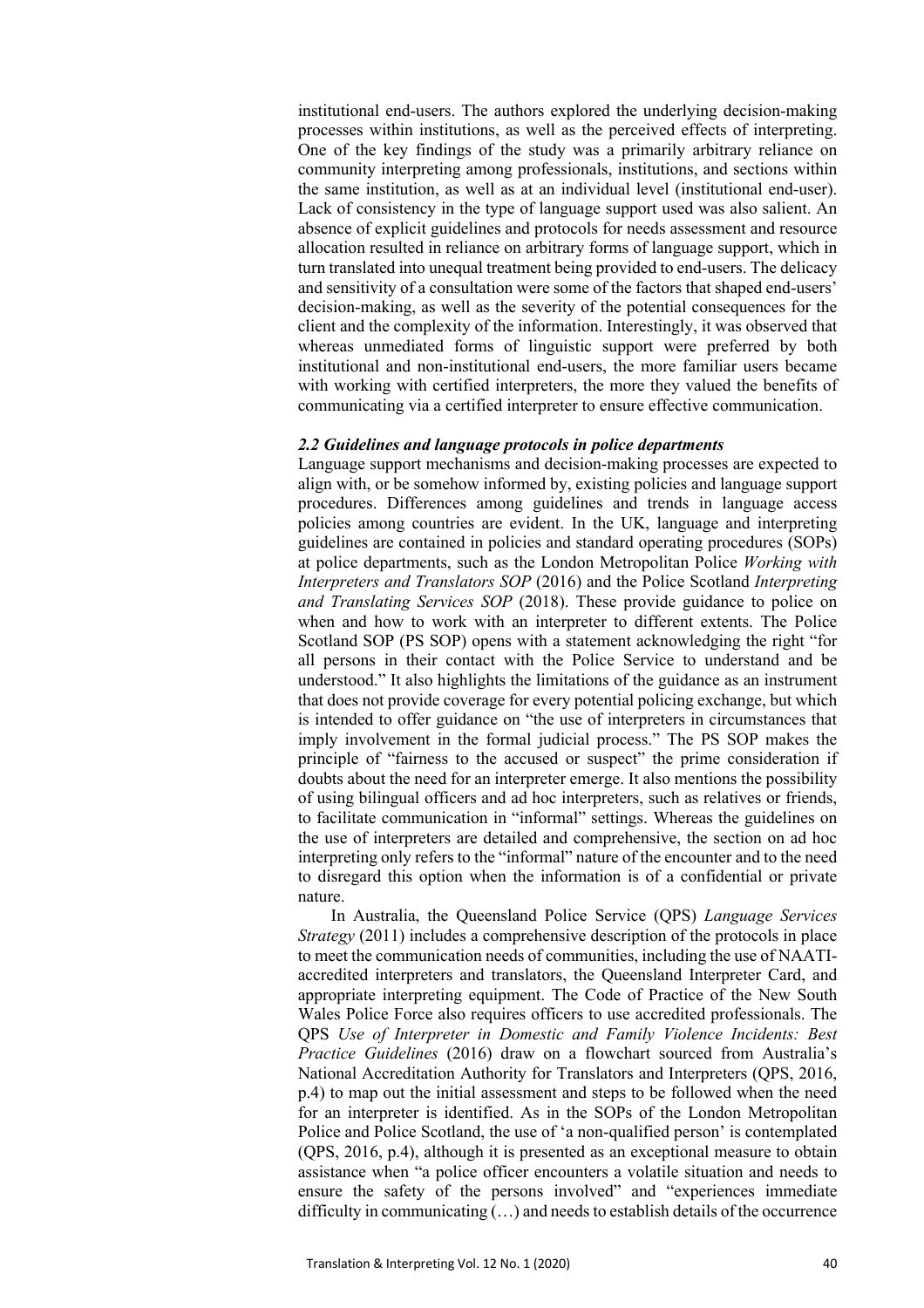and/or the appropriate language needed to engage a qualified interpreter." The policy states clearly that using children as interpreters is not appropriate and may exacerbate exposure to family violence. In line with the recommendations by Gibbons (2001), the guidelines also contain a statement that a qualified interpreter is required without exception regardless of the officer's views on the individual's level of language proficiency if the person requests one. Finally, the guidelines state that, if judged by the officer, an interpreter must be provided for when an individual has difficulty communicating even if that person shows ability to converse in English.

In the United States, police departments are adopting so-called "language access plans" to address the needs of Limited English Proficiency (LEP) communities. These plans contain various types of language solutions. Police departments seem to favour different solutions depending on the needs and strategic partnerships in each area, but most programs promote in-house bilingual services: using bilingual skills available among officers and personnel and incentivising language learning, hiring civilians to perform language support and interpreting services, and creating partnerships with local organizations. In some departments, such as the one in Las Vegas Metro, interpreters are provided with a dispatch radio and an unmarked police car so that they can be on-site and over the phone autonomously. Both the US Department of Homeland Security (DHS, n.d.) and the Vera Institute of Justice (Shah, Rahman, & Khashu, 2007) have published recommendations from and examples of such language access plans.

At the New York City Police Department (NYPD), bilingual Spanishspeaking operators of the Communications Division respond directly to 911 callers with Spanish. Apart from the Spanish-speaking operators, the NYPD *Language Access Plan* (NYPD, 2018) envisages three types of language solutions. The first one is Language Line services for telephone interpretation. The NYPD also has a Language Initiative Program with NYPD personnel who have been certified to provide interpreting services in-house, and non-certified interpreters ("bilingual" employees of the NYPD). The Language Access Plan also contemplates the possibility of using members of the public, if necessary. When having to decide whether to use a non-employee interpreter, the nature and importance of police services being provided, the apparent capacity of the interpreter, the apparent impartiality of the interpreter and the sensitivity/ confidentiality of the topic are presented as factors to be considered. The fact that exceptions are contemplated is a positive sign. However, the plan does not make specific reference to how and by whom two highly sensitive aspects are to be assessed, namely the competence and the degree of impartiality of the person appointed to interpret. The NYPD Language Access Plan explicitly states that members of the public or family members should not be used in domestic violence situations, only in life-threatening situations when there is no feasible alternative. It is also stated that "a child should not be used as an interpreter for any kind of police incident, including domestic violence."

The guidelines and language access plans adopted in different departments are necessary regulatory measures to provide language support services. Differences among them are obvious, and provisions such as including noncertified interpreters and officers-interpreters raise questions about quality control, training and recruitment, and decision-making.

# **3. Methodology**

Interviews and focus groups have been used as data-collection methods in other studies exploring the perceptions and views of interpreters or other stakeholders on interpreting (Angelelli, 2004; de Pedro-Ricoy, 2017; Koskinen, 2008; Napier, 2011; Ortega-Herráez & Martin, 2010). As a method aimed at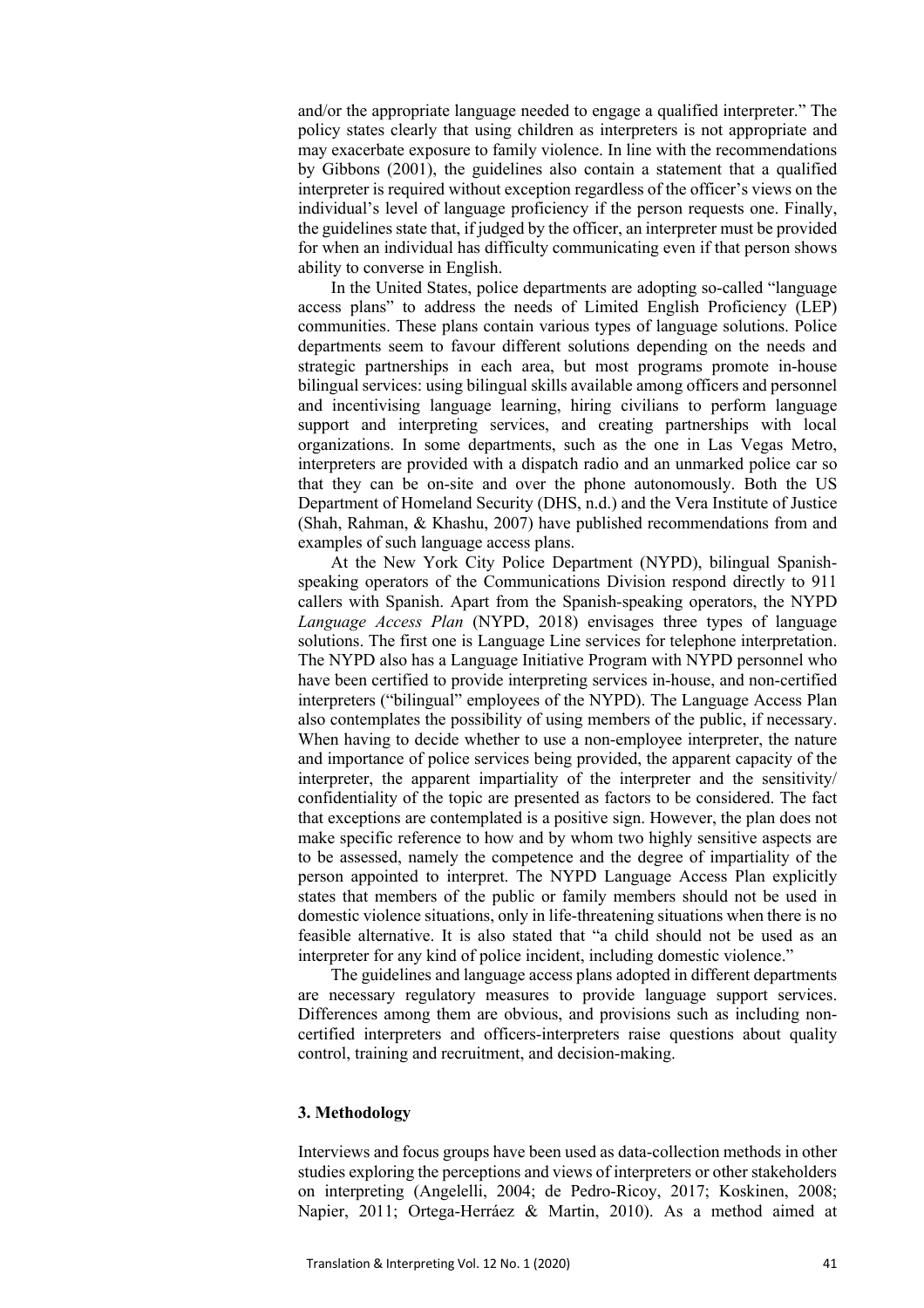investigating the meaning that individuals or groups derived from lived experiences (Böser, 2016), interviews were selected as the preferred method to gather data about language support, communication and interpreting among police officers in this study. Focus groups were selected due to the focus of the research on the collective views of community and response officers, rather than on individual ones, and because they allow for interaction among group members. Furthermore, they were the method recommended by the Area Commander as the one that would probably yield more participation and richer data.

Following an agreement with the Chief Inspector and Area Commander from Police Scotland with whom the author had collaborated in the past, ethical approval was obtained by both parties. The Area Commander facilitated the recruitment of police officers from three different police stations in Paisley, one of the three command areas and the administrative centre for the Renfrewshire and Inverclyde Council Area. The Renfrewshire and Inverclyde division is one of the 13 divisions of Police Scotland and was identified as an appropriate site for the study given its scope and demographic make-up. Local police officers perform duties within community policing, response policing and divisional road policing teams. The total number of officers in 2018 was 664 (Scottish Government, 2018), who served a population of 264,000 people (Scottish population 5.4 million in 2017). The percentage of population who identify as Scottish only is 65.9% in Renfrewshire and 69.9% in Inverclyde (Scotland average: 62%).

The group size of 4-7 officers was discussed and agreed with the Area Commander, bearing in mind the recommended group size for the study design (Smithson, 2008, p. 358) and the estimated length (30-40min), as it was necessary to accommodate police officers' shifts and availability, as well as to promote active participation of all participants in the discussion. As shown below, six officers were convened per focus group discussion, but, as is foreseeable given the nature of their task forces, some officers were on call when the group discussions were held. As advised by the Area Commander, the discussions took place between shifts to minimise interference with participants' duties and time. The interview prompts, pre-interview questionnaire and information about the project were sent beforehand to all sergeants in charge of the different shifts, and the author was in contact with each of them prior to the focus group discussions to arrange logistical aspects. The author was warned that discussions could be interrupted if officers were called in, and that officer participation numbers could fluctuate depending on who was available at the police station at the time. Only one group (Focus Group 6) had to leave suddenly near the end of the discussion. Even though it was necessary to interrupt an ongoing conversation, all themes and questions had been covered by the time the call came in.

The author facilitated the focus group discussion. Although facilitating the focus group discussions enhanced the degree to which the author was able to moderate conversations and engage in data analysis, the potential impact of the author's dual role as an interpreter and interpreting researcher is acknowledged as one of the limitations of the study.

#### *3.1 Focus groups with community and response officers*

The six focus group discussions took place over a three-day period, two per day. Upon arrival at Paisley Police Station, the author noticed two aspects that are relevant for this study. The glass doors at the main public entrance feature 'Welcome' in different languages. On entry, a poster on the wall displays flags and a message written in different languages informing the public about the availability of interpreting services. A small-size version of this poster (card) is used by officers and police personnel to interact with members of the public who need it during initial contact. This card helps members of the public to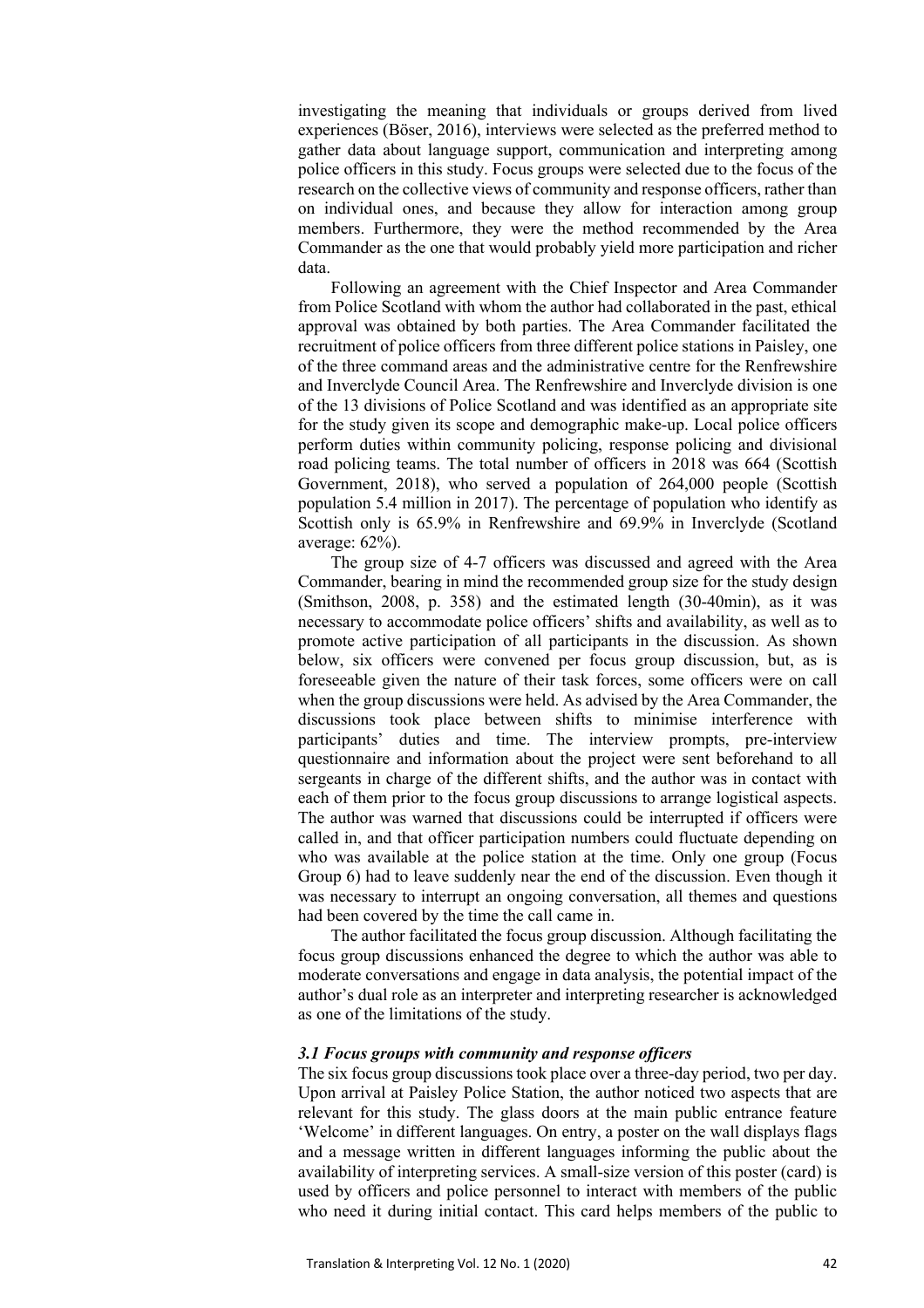identify their language before booking an interpreter with the appropriate language combination.

Focus groups with response officers, community officers and desk personnel yielded almost three hours of data:

| <b>FOCUS GROUP</b> | <b>LENGTH</b> [min.] | <b>PARTICIPANT No.</b> |  |
|--------------------|----------------------|------------------------|--|
| Focus Group 1      | 27.41                |                        |  |
| Focus Group 2      | 34.24                | C                      |  |
| Focus Group 3      | 24.35                |                        |  |
| Focus Group 4      | 26.30                |                        |  |
| Focus Group 5      | 36.52                |                        |  |
| Focus Group 6      | 21.52                |                        |  |
| Total              | 170.34               | 28                     |  |

Table 1. Focus groups – length and participants

Informed consent was obtained in person from all participants, who also filled in an anonymous pre-interview questionnaire aimed at collecting demographic information and quantitative details about their level of experience in working with interpreters. The interviews were audio recorded using the author's smartphone, which was considered to be less intrusive than a video recorder or a tape recorder. The six focus groups started with an introduction of the author and the study, and a discussion of the differences between translation and interpreting as a conversation opener and to clarify how the term "interpreting" was going to be used during the discussions. The outline of the interview was explained, in particular that the first two questions were not related to interpreting but to communication in policing scenarios in general, and that the author was interested in hearing from them, in their own words as experts, what their views on communication were. These introductory remarks were aimed at contextualizing bilingual communication as part of policing communication in general, at avoiding making assumptions about their area of expertise and at building rapport with participants.

The following eight questions were put to the six groups, with rephrasing, prompts and follow-up questions when it was considered necessary and beneficial for the discussion. The questions were adapted depending on the group type (response or community):

- a) I would like you to think about your daily job as a response/community officer, which I guess involves communicating or interacting with members of the public. What are the **main aims** of communication when you interact with the public **as a response/community officer**?
- b) Which **strategies** do you use to achieve those aims?
- c) When you need to communicate with an individual who is deaf or who cannot speak English, **what forms of linguistic assistance** do you use/could you use?
- d) Earlier you mentioned [refer to the solutions they've mentioned] as different solutions that you have used/could use to communicate with deaf individuals or speakers of languages other than English. **Which factors** do you consider before choosing a specific form of linguistic assistance? If you wish to refer to a real example to illustrate your answer, please do so.
- e) Now I would like you to think of members who have a specific linguistic profile. Let's say that these individuals **speak some English**, i.e. although they are not native speakers of English or fluent, they can express some ideas and understand part of what you say. How often do you come across with individuals with this profile?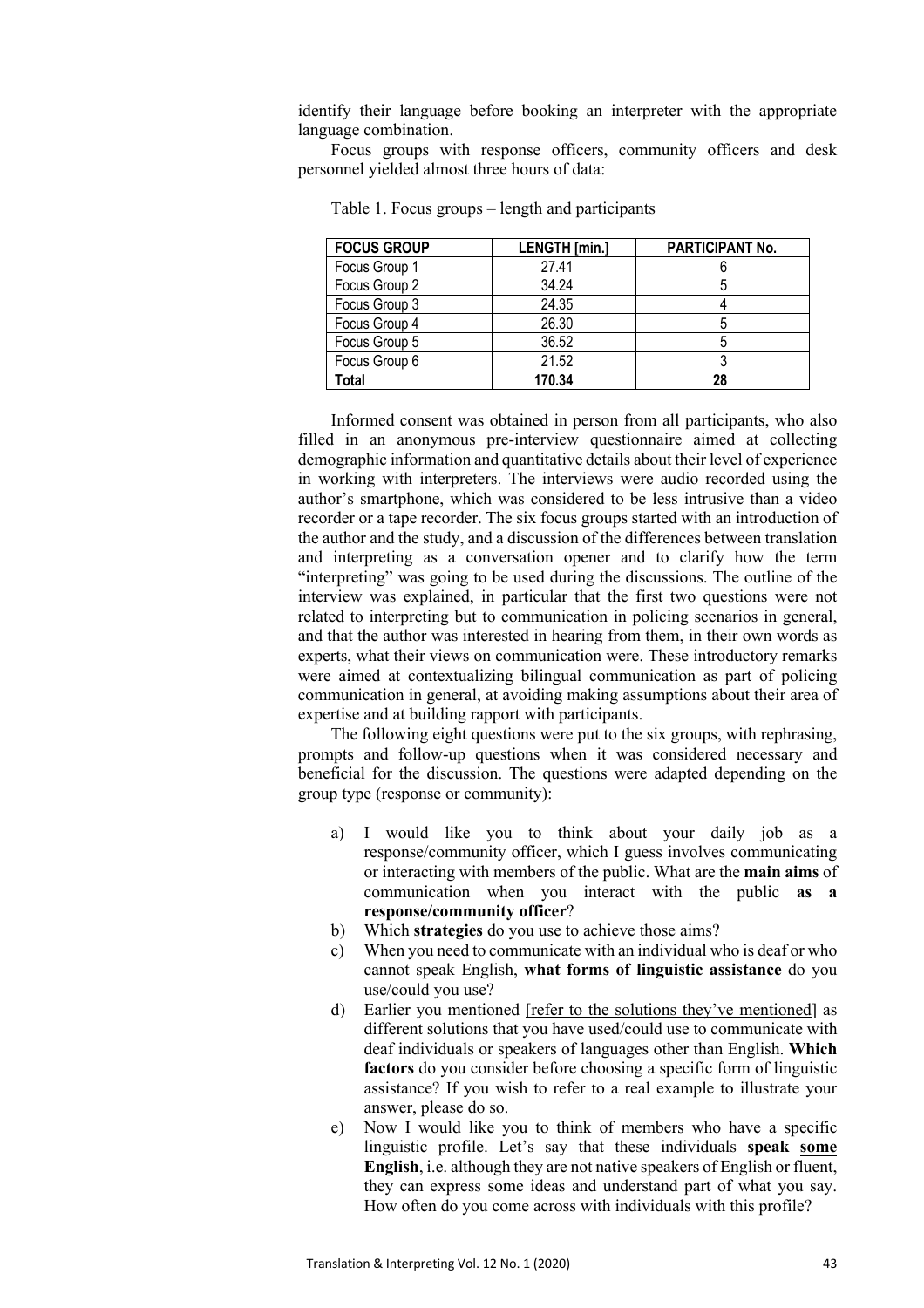- a. How do you think the fact that they speak some English affects communication?
- b. How do you go about it?
- f) Do you normally brief interpreters beforehand? If so, how?
- g) To wrap up, I would like to reflect on the communication aims and strategies all of you mentioned at the beginning. Earlier you mentioned (XXXX). When you need to achieve those aims and apply those strategies with the assistance of an interpreter, does it pose any **challenges** to you? If so, which ones?
- h) Before we finish, would you like to add or ask anything related to the topics we have discussed?

Questions a-e and h were open-ended; questions f-g comprised a closedended element and a follow-up open-ended question if participants responded affirmatively to the first part.

## *3.2 Participants*

Two types of police officers were interviewed in order to obtain a more comprehensive view of language support issues in daily policing operations. Community officers patrol the area, engage with members of the public, respond to calls from the public and gather information about the community to respond to their needs. Response officers deal with emergency calls and incidents requiring immediate action. They patrol a division or sub-division under the police force area and respond to incidents (Police Scotland, 2018). As mentioned above, the officers interviewed belonged to Paisley Police Station, which is the head office of Renfrewshire and Inverclyde Division. The focus groups took place in two of the six police stations in Renfrewshire and Inverclyde Division. Community officers were based in one of them and response officers in the other station.

Six focus groups were conducted: two with community officers, three with response officers, and a sixth group with both response officers (x3) and deskbased officers (x2) who work with response officers on a daily basis. Given the likeliness of response officers having to attend calls, more groups with response officers were arranged. Overall, 28 officers took part in the focus group discussions: 11 community officers, 15 response officers and 2 desk-based officers. They were selected randomly: the officers who were either finishing or about to start their shift on the dates and times agreed with the Area Commander took part in the study. The table below shows gender distribution per group and in the study:

| Participant and<br>gender<br>distribution | Female | Male       | <b>Total</b> |
|-------------------------------------------|--------|------------|--------------|
| FG1-Community                             |        |            |              |
| FG4-Community                             |        |            |              |
| FG2-Response                              |        |            |              |
| FG3-Response                              |        |            |              |
| FG5-Response                              |        |            |              |
| FG6-Response                              |        |            |              |
|                                           | (29%)  | 71%)<br>20 | 28           |

Table 2 Participant and gender distribution

The officers age ranges lay between 18-24 (lower bound) and 45-54 (upper bound), with 47% of response officers in the 25-34 age range, and 36% (4) and 36% (4) of community officers in age ranges 35-44 and 45-54 years respectively. Most were native speakers of English (27/28). Only one of them was a native speaker of Polish and had English as a second language. Polish (basic level), Welsh, French (basic level) and Spanish (basic level) were the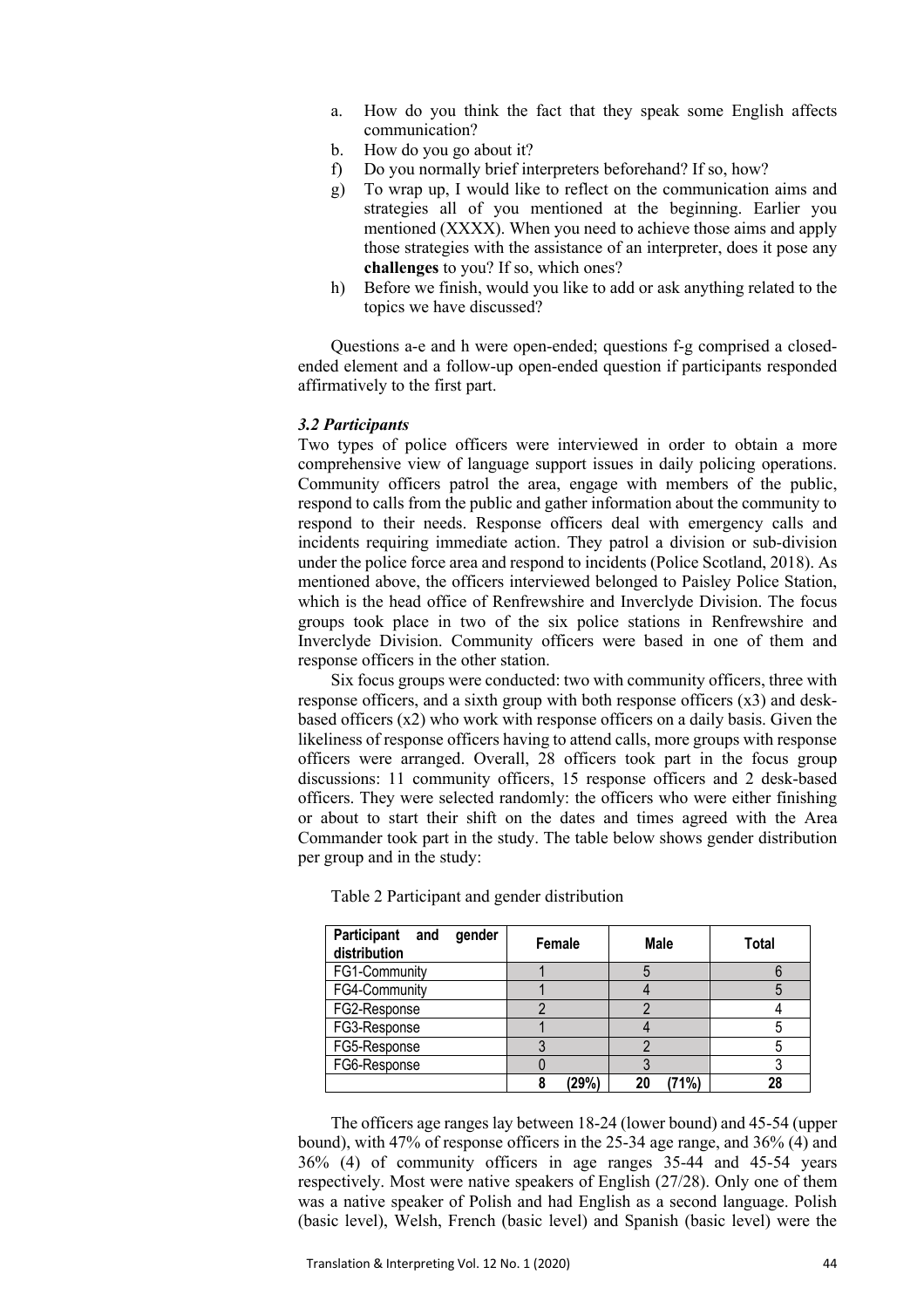four languages reported by four other officers as being part of their language repertoires. As for their experience in policing, 36% of participants had between 5 and 10 years of experience in the job. On average, community officers had been on the job for longer, with 36%, 18% and 18% having 5-10 years, 10-15 years and more than 15 years of experience, respectively. Among response officers, 35% had 2-5 years of experience, 35% had been in the job for 5-10 years, and 6% had more than 15 years of experience.

Different degrees of experience in working with interpreters were observed among the participants. Only one of the 28 participants (response officer) stated not having any experience in working with interpreters. The other 27 had different degrees of experience: rarely work with interpreters (55%), occasionally (41%), and frequently (4%). The distribution per task force type shows a higher frequency of interpreting use among response officers (50% rarely, 44% occasionally, 6% frequently) than among community officers (64% rarely, 36% occasionally). Finally, most officers with experience in working with interpreters had worked with interpreters of spoken languages (85%), (94%) of response officers and 73% of community officers). The rest (15% overall, 27% community officers and 6% response officers) had experience in working with both sign language and spoken language interpreters.

#### **4. Results and discussion**

The focus groups were transcribed using the transcription software *ScribD* and the answers of the six groups were analysed thematically. Given that the focus was more collective (input from each group) than individual (input from particular persons), the analysis accordingly treated the data as response-group answers or community-group answers. The "scissor-and-sort technique" (Stewart & Shamdasani, 2006) was used: the sections and excerpts relevant to the research questions were identified and colour-coded with the labels PURPOSE, STRATEGIES, LANGUAGE SUPPORT MEANS, FACTORS, CHALLENGES, OTHER. The results per category are presented below, and differences between response and community officers' answers are highlighted as appropriate.

## *4.1 Purpose of communication in policing scenarios*

When asked about the purpose of communication, officers highlighted the variety of purposes across policing scenarios and the central role of communicating effectively in their day-to-day tasks. The main purposes mentioned across groups were gathering information, getting the message across, giving instructions and establishing trust. Gathering information was mentioned in relation to establishing the actions required in each situation, and as the main purpose in interviewing scenarios with witnesses and suspects. Community officers emphasized the importance of engaging in general conversation with community members, and obtaining information about their concerns and what matters to them. Response officers' answers focused more on solving problems. A response officer described their role as "professional problem solvers, that's what I like to think," and highlighted the importance of being able to find out what problems people have and how police can help.

As for giving information, getting the message across was mentioned in relation to different scenarios among community and response officers. Every group mentioned giving information, directions or advice to members of the public. Community officers stressed the relevance of letting people know "who we are, how to get hold of us, what kind of things we do," thereby establishing trust through police presence and informal conversation. Response officers across the four groups mentioned giving instructions and commands in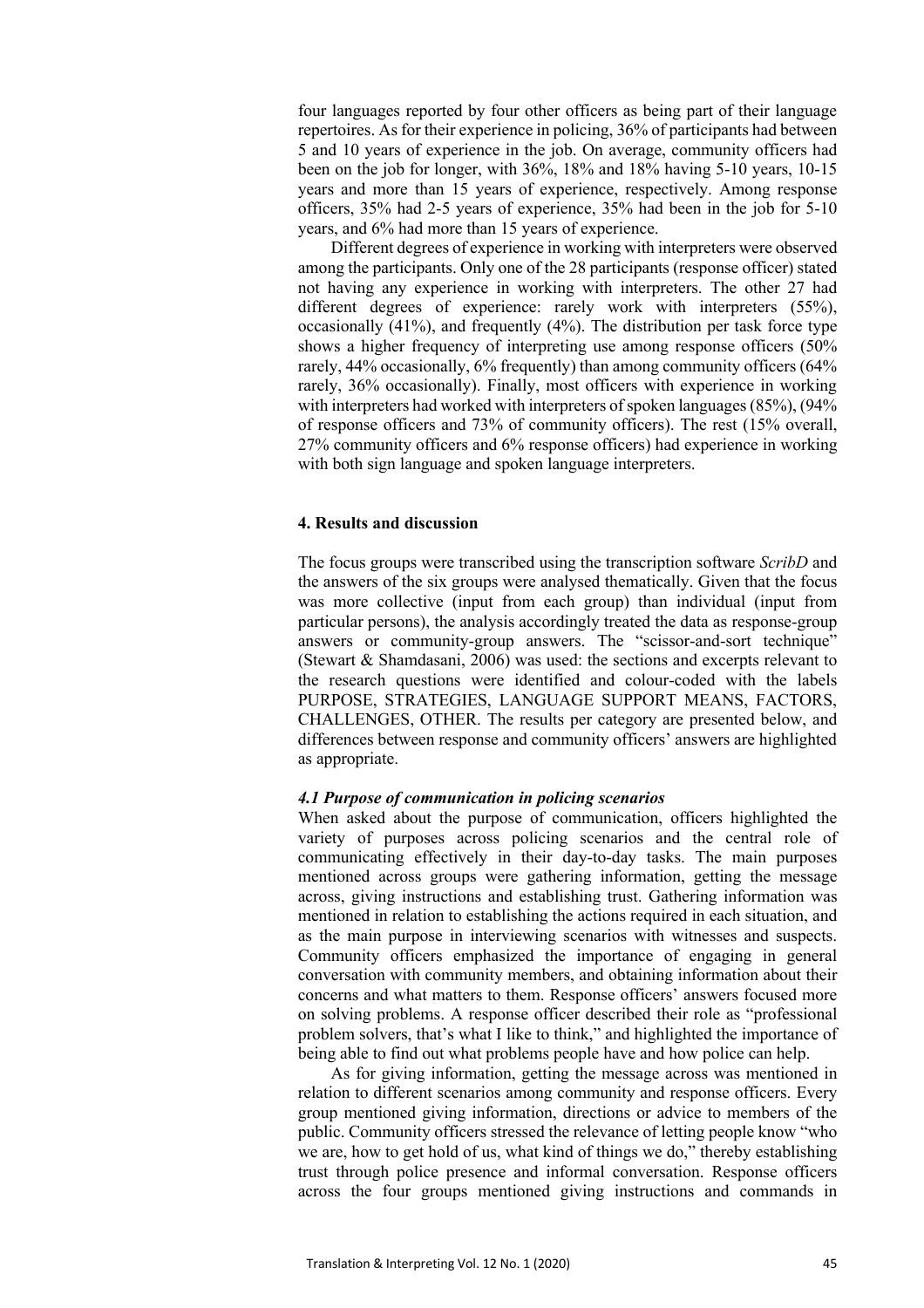scenarios such as managing traffic in an event or incident or while de-escalating a situation.

Other purposes that were mentioned were calming people down and building trust to establish common ground. A response officer highlighted the need to explain police procedure and to tell people what is going to happen in an environment that is probably not familiar to them. Other response officers also mentioned the educational role of informing members of the public making people aware of laws, of what is allowed or not, and the potential consequences of not complying with the law: "Maybe they haven't reached the point of committing an offence, so you interact with them to make them aware of what the potential of their actions could lead to."

## *4.2 Strategies*

With regard to the strategies used to communicate in everyday operations, officers across groups emphasised the need to analyse each situation and adjust the way you speak accordingly. Community officers commented on the importance of being respectful, kind, and empathetic. Response officers also mentioned that trying to find out who each person is, to understand them and to speak the way you would like to be spoken to, is crucial to show respect and empathise. Officers also noted using their tone and their voice to achieve different aims, from calming someone down to giving instructions or deescalate a situation through, for instance, shouting.

Across groups, officers highlighted the importance of non-verbal features. A community officer illustrated this point with a case in which taking their armour off and showing that officers are ordinary people helped them to gain trust from a group of young people in a learning centre. A response officer also stressed the relevance of non-verbal communication and explained the difference it can make. The officer shared a recent experience in which "all it took a very hostile person to calm down in an interview was for me to sit down next to her."

Assessing people's capacity to understand was mentioned as pivotal to adjust the way officers interact with them, such as when communicating with children or people with mental health issues, or when someone is intoxicated, aggressive or does not speak the language. Adjustments may involve actions including rephrasing what was said or softening one's accent if the person is not a local.

As for the content and format of interaction, community officers mentioned using humour and finding common interests like football or local matters to initiate a conversation with members of the public, and engaging with the older generations face-to-face rather than per e-mail as a more effective way to engage in interaction with that cohort.

# *4.3 Means to communicate with LEP speakers and factors shaping decisionmaking*

Table 3 below presents the different language support mechanisms as reported by officers, and the scenarios and purposes stated in relation to each of them. As shown in the table, the different means are used in different circumstances. Google Translate and "language apps" were mentioned across groups as means used regularly to provide information to the public in informal situations (give directions, answer questions) and/or to establish the initial circumstances while waiting for an interpreter. While language apps are frequently used, officers showed awareness of their limitations and of the fact that they are only adequate when the matters discussed are not of a serious nature.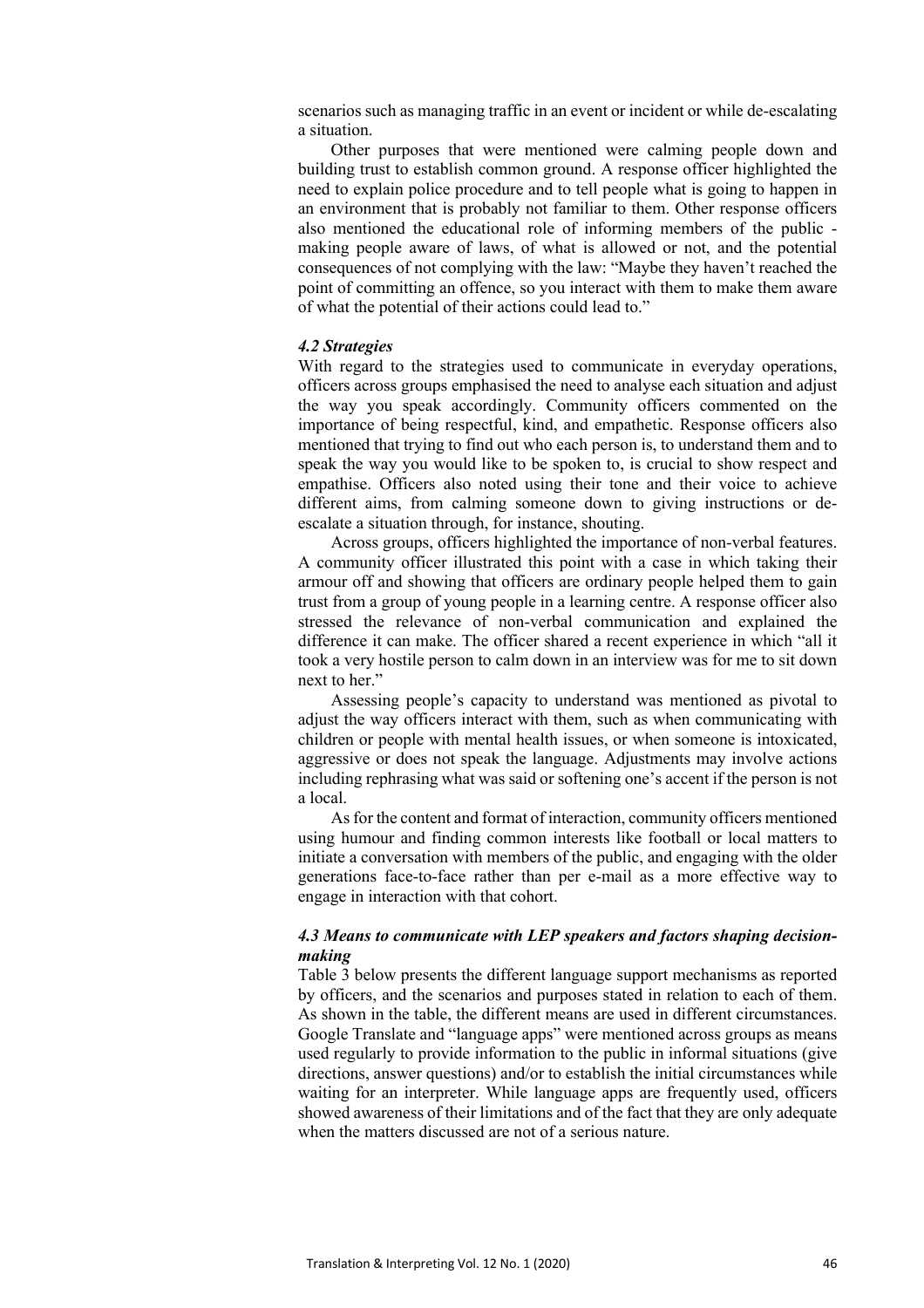|  | Table 3. Language supports and corresponding scenarios |  |
|--|--------------------------------------------------------|--|

| <b>LANGUAGE SUPPORT SOLUTION</b>                                                                                                                                | <b>PURPOSE/SCENARIO</b>                                                                                                                                                                                                                                                                                                        |
|-----------------------------------------------------------------------------------------------------------------------------------------------------------------|--------------------------------------------------------------------------------------------------------------------------------------------------------------------------------------------------------------------------------------------------------------------------------------------------------------------------------|
| Google Translate and other language<br>apps                                                                                                                     | Information requests from members of the public (at<br>airports, on the street, directions)<br>To establish the initial circumstances<br>To establish initial contact while waiting for an<br>interpreter<br>To assess what is going on<br>In "less formal" situations<br>When the urgency of the situation makes it necessary |
| Telephone interpreting                                                                                                                                          | To take a statement<br>At charge bar<br>To "sarf" someone (inform of their right to a solicitor, as<br>per the Solicitor Access Recording Form or SARF)<br>Instead of an app, when the matter is not urgent                                                                                                                    |
| Face-to-face interpreting                                                                                                                                       | In formal situations and legal requirements (interview<br>someone under caution, take a statement, if someone<br>has been arrested, someone is getting processed)<br>In serious situations<br>When the urgency makes it necessary<br>At the police station<br>In interviews<br>When availability and time make it possible     |
| <b>Bilingual police officers</b>                                                                                                                                | Mentioned as a solution that is not ideal, but a good<br>choice for people who request information or need<br>immediate assistance until an interpreter arrives                                                                                                                                                                |
| Family and friends                                                                                                                                              | Mentioned in relation to calls about neighbour disputes<br>Not adequate if the situation becomes serious or<br>potentially risky for anyone involved<br>Only if no data protection issues are at stake                                                                                                                         |
| Communicating in broken English                                                                                                                                 | If the person can communicate in broken English, it is<br>a useful resource to establish common ground and try<br>to establish what happened -before calling an<br>interpreter or not                                                                                                                                          |
| Poster with flags and language names<br>and card written in different languages<br>that says "I am an officer at Police<br>Scotland, and I am here to help you" | Used to establish which language and dialect they talk<br>and so that people know that assistance is coming                                                                                                                                                                                                                    |

In relation to ad hoc interpreters, officers mentioned caution with family members and neighbours, and stated that resorting to family members is only appropriate provided that the matter is not serious and that doing so does not put anyone's rights or interest at risk. A response officer expressed her concern about privacy and consent matters:

I'm probably jumping ahead of myself here, but I would imagine that the new data protection rules and laws are going to affect when it's appropriate or when it's not appropriate to use a friend or not to translate a particular situation. It's fine if the person you're speaking to has brought the friend with them and they are consenting to that, but if you are trying to seek a family member to translate a situation you are then giving that family member information. That would be a problem.

Across groups, the dividing line between using a face-to-face interpreter and any other form of language support was determined by the legal nature and the seriousness of the case. A community officer mentioned fairness as a factor and hiring an interpreter as the only way of guaranteeing fairness:

I think everything has to be done fairly to everybody and, in that case, the way to do it is via an interpreter. Obviously, the apps make it -we type phrases there, and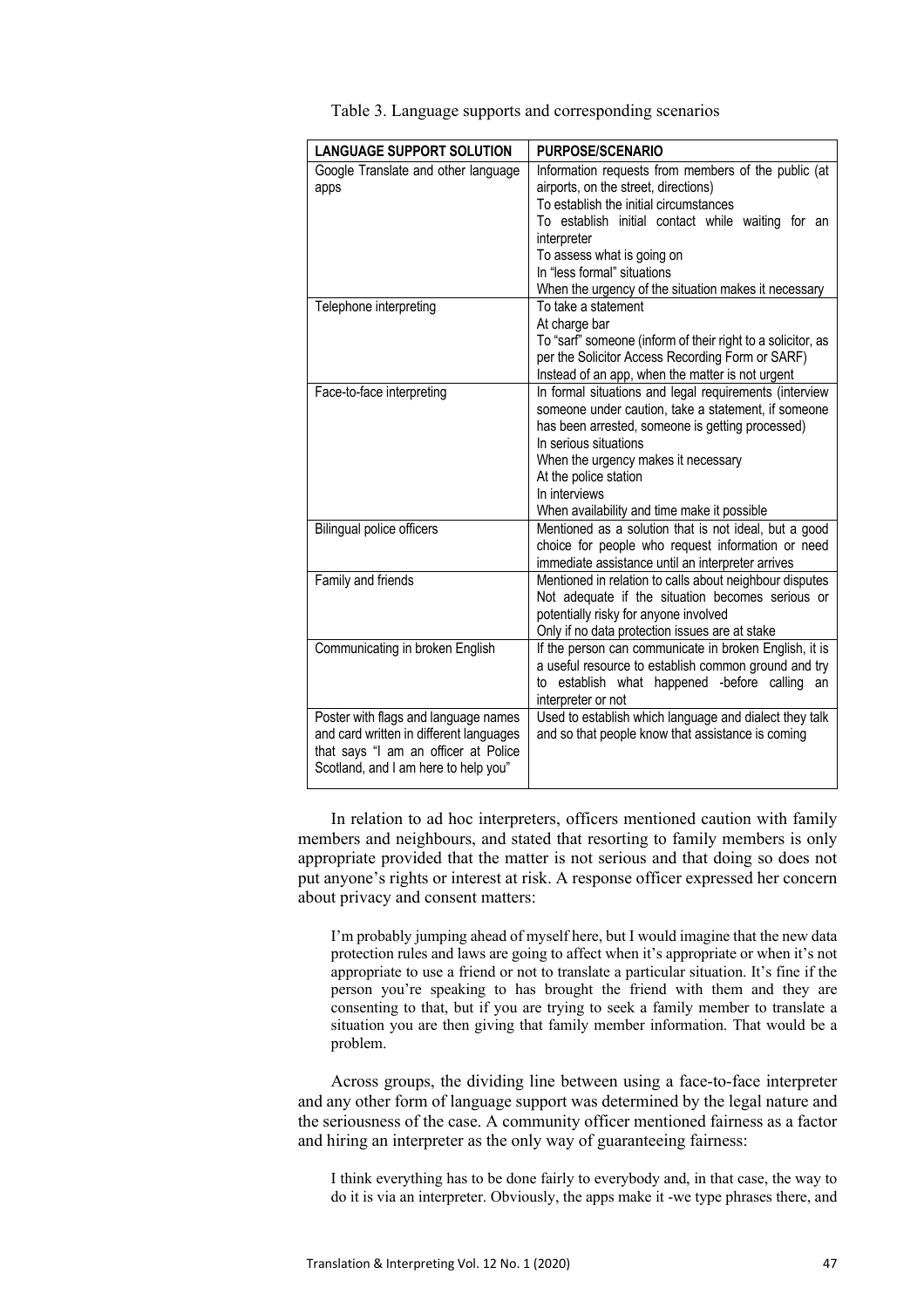we get them back in whatever language, but we don't know, don't, if that's exactly what we are- so, in fairness, I think in that case it has to be done via an interpreter.

Officers talked positively about their experiences with face-to-face interpreting and referred to face-to-face interpreting as "the proper way", "the right way" to be used in interviews and in serious cases. Across groups, officers expressed their concerns about telephone interpreting, as discussed in more detail below.

#### *4.4 Challenges*

Officers' answers in relation to the challenges of communicating via an interpreter in their daily job referred to two main types of challenges: limitations and complications. Under these two broad categories, different problems were mentioned.

In line with the emphasis officers had placed on establishing trust and finding common ground as general communication strategies, it is not surprising that the first challenge raised across groups was the loss of access to emotional aspects and a reduced ability to manage them. Officers felt that communicating via an interpreter makes it hard to convey empathy and emotions, and to build rapport, as illustrated in the following statement by a response officer:

We were saying earlier about the different ways in which we speak to people. Empathy, for example. You can't get that regardless of whether it [interpreting] is in person or over the phone. I don't think you can get that emotion and how you are speaking through to the other person.

Other officers described interpreting as "almost robotic" and stressed the difficulties of building rapport. The specific features of interaction in police settings compared to other legal settings is likely to be the reason for these participants' focus on building rapport and empathy. Their views contrast slightly with the preferences among legal professionals in other studies exploring their views of the interpreter's role (Hale, 2007) in that officers seem to give more importance to what is conveyed beyond the words uttered through prosody, non-verbal actions, etc. They felt that, while interpreting makes it possible for them to exchange information, it limits their ability to connect with people, build rapport or engage in the conversation; some officers also felt uncertain of what goes on when interpreted renditions are significantly shorter or longer than what the person said. Officers' misgivings coincide with Jacobsen's (2012) and Mikkelson's (2010) observations on the drawbacks of consecutive interpreting.

Officers also highlighted that interpreting changes the way non-verbal communication works. They were concerned about managing eye contact, and across groups they mentioned how something is lost when communication is mediated. They illustrated this point with two main concerns: difficulties in maintaining eye contact with the person they are interviewing or talking to, and in fully engaging with them. This was also observed by Napier (2011) among hearing participants in her focus group discussions on sign language interpreting, and it is included in the ImPLI Partners *Final Report 2011-2012* (2012, pp. 24-25). While officers felt that maintaining eye contact was difficult, they felt unsure about how eye contact with the interpreter should be managed and stated that it felt rude not to look at the interpreter. A response officer phrased it this way "it becomes a relationship triangle that makes it harder to keep eye contact and get to some sort of common ground." This coincides with Wadensjö's observation (1998, p. 236) "one of the 'trouble sources' typical of interpreter-mediated interaction is that mutual feedback between the primary parties is delayed and often non-existent." Linell, Wadensjö and Jönsson (1992) highlight that primary participants depend upon the interpreter to a large extent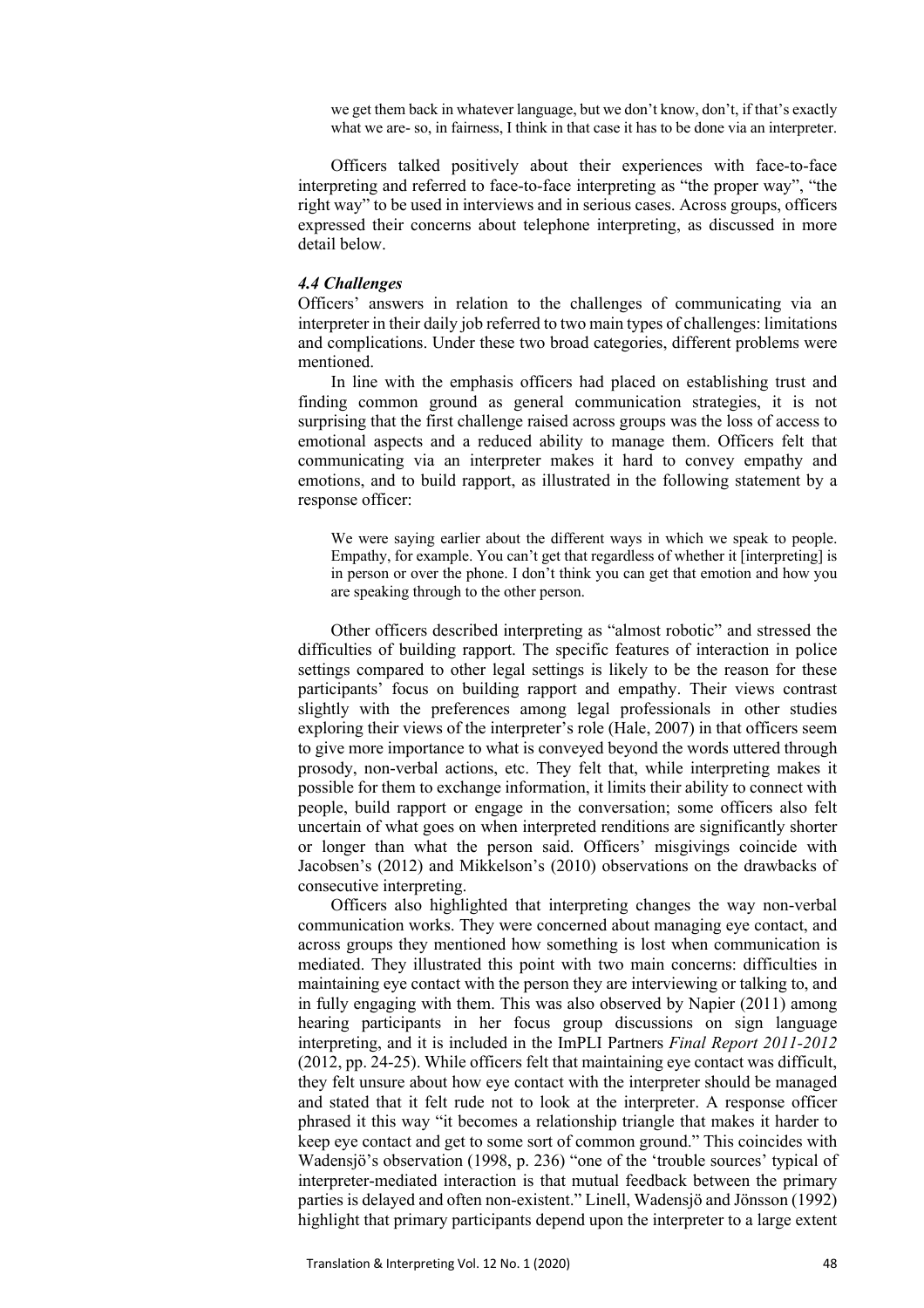to establish rapport, and how that role – which is part of the interpreter's remit – makes her involvement different to that of the primary participants.

In all groups, officers identified limitations in deploying interviewing techniques effectively when interaction is interpreted, including when using inflection, putting questions rapid-fire or the opposite, and employing pauses (according to one illustrative comment by a community officer, "Pause can be used to such a good effect, really. And that's lost."). Officers also mentioned difficulties to assess someone's truthfulness or whether they are unsure or hesitant, and another officer expressed that the degree to which interpreting affects interviewing techniques depends on the type of interview:

So, it depends on the type of interview. When it's for CID [Criminal Investigation Division], it's quite crucial that questions have been asked quickly. It may harm it to a certain extent, but, you know, it's just the way it is. You can't do anything about it.

Some officers commented on the need to accommodate interpreters' needs when interpreters are not native speakers, for instance by using less slang. They acknowledged that they understand why accommodating is necessary, but felt that something is lost in communication when they adjust the way they express their ideas.

As for complications, the main one mentioned across groups related to the flow of interaction in interpreter-mediated encounters, which implicitly referred to consecutive interpreting. Officers across groups expressed that interpreting is "the proper way" of communicating in formal interviews, criminal cases, and "legal" cases, but they raised three related concerns. Interpreting interrupts the flow and makes using techniques such as pauses or rapid-fire questions difficult or even impossible. Officers also mentioned time as a problem source: the process and the wait can be more protracted and complicated. Interestingly, a response officer in group 3 made an insightful remark about a positive 'side effect' of the time involved in getting an interpreter:

I do find that when we are using interpreters, we just establish the basic stuff over the phone. If it's then decided that we need to speak face to face, we are coming back to an office this is often calm, you are away from the situation where something happened, and then you can explain that we need to get an interpreter to sit down and have this conversation, and by that point the person is far calmer and having an interpreter at that point I have never had any issue because there is that sense of calm; it's a place of, of safety. And sometimes it takes an hour for the interpreter to arrive, but that wait, that, do bring them down from that initial tension.

Across groups, officers expressed their preference for face-to-face interpreting, which they find easier and more reliable than telephone interpreting. They raised concerns about the logistics of booking an interpreter for over-the-phone services (having to enter a code, then the number, the wait, changes in the number of the agency, getting an interpreter in the middle of the night), and about the extent to which it disrupts the flow. A community officer described communicating via telephone interpreting as "a bit of a palaver," in large part due to having to pass the Airwave radio or mobile phone from one person to another in noisy and confusing situations. Officers also mentioned that "although it has to be done, it prolongs a process as potentially stressful as it is." They expressed what would be an ideal scenario:

Ideally it would be great to just have somebody sitting there, but it, it's not always feasible to do that. We don't even have enough police officers to sit and wait, obviously we don't have interpreters to come out.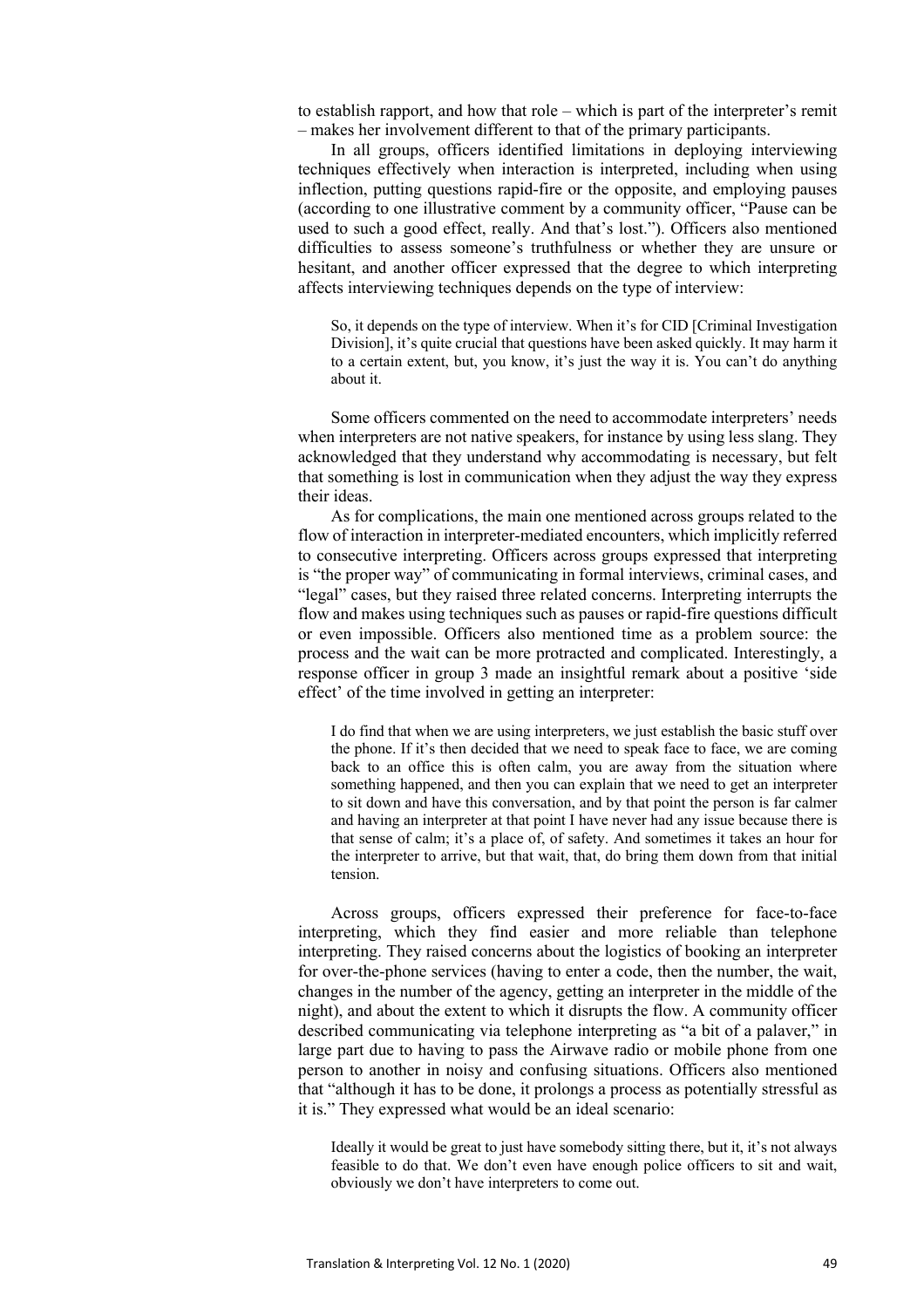They also mentioned that interpreting over the phone seems more difficult for interpreters, and that the fact that interpreters can be interpreting from anywhere in the world means that some of them are not familiar with the Scottish accent and struggle to understand. An officer mentioned specifically that he thought interpreters did not have enough context when interpreting over the phone, and how that could be risky. Put together, their misgivings about telephone interpreting seem to make many officers opt for other solutions unless it is a serious case, a witness statement, at charge bar, etc., or the only way of communicating with that person.

Finally, some officers mentioned trust issues, in particular when the person approaches the police because they need assistance. They mentioned that some people feel uneasy with an interpreter and gave the example of a victim of sexual assault who did not want to talk via an interpreter.

#### *4.5 Other matters arising*

Across groups, officers showed awareness of power and impartiality issues, and became increasingly interested in interpreting matters as the discussions went on. One of the response officers asked the facilitator advice about seating arrangements when working with an interpreter and expressed his view that sitting in the middle, rather than on one side or the other, "although you are impartial, will make you look impartial."

In three different groups, officers volunteered comments about the importance of briefing the interpreter by talking to them about the case before the question was asked. A response officer shared how having a quick chat with the interpreter works smoothly but pointed out that a briefing rarely takes place when interpreting over the phone. Another officer stressed the significance of health and safety issues, namely that it is important to care for interpreters' safety because people may be aggressive, or situations escalate.

Other officers mentioned that having to change interpreter after having established some sort of rapport with a person makes things complicated. Sometimes an interpreter can interpret on site, but they cannot go to the police station to interpret in the follow-up interactions, for example. On a similar note, a response officer in Group 2 highlighted the advantage of working with the same interpreters regularly and of knowing them:

My experiences in general have been quite positive and, in particular I think because where we are, we often need interpreters for Polish and we know who they are and we have developed rapport with them, so, that makes it a lot easier.

Officers also mentioned that they don't get any training on how to work with interpreters, and that the discussion alone had made them realise that it would be a good thing.

## **5. Conclusions**

The study aimed at examining the views of response and community officers on communication and interpreting, the means of language support used in their daily operations, and the factors shaping the decision to use one means or another. As shown above, across groups, officers displayed alignment with the *Interpreting and Translating Services SOP* (Police Scotland, 2018) in their orientation toward using interpreting services in interviews, statement-taking and serious cases. Although in police settings interpreter provision is regulated to a greater extent, this legislative orientation toward using certified interpreters was also observed in studies of prison interpreting (Baixauli, 2013; Martínez-Gómez, 2015, 2018). The relative urgency of a situation, the purpose (giving instructions and/or information), low-risk actions, and the focus on building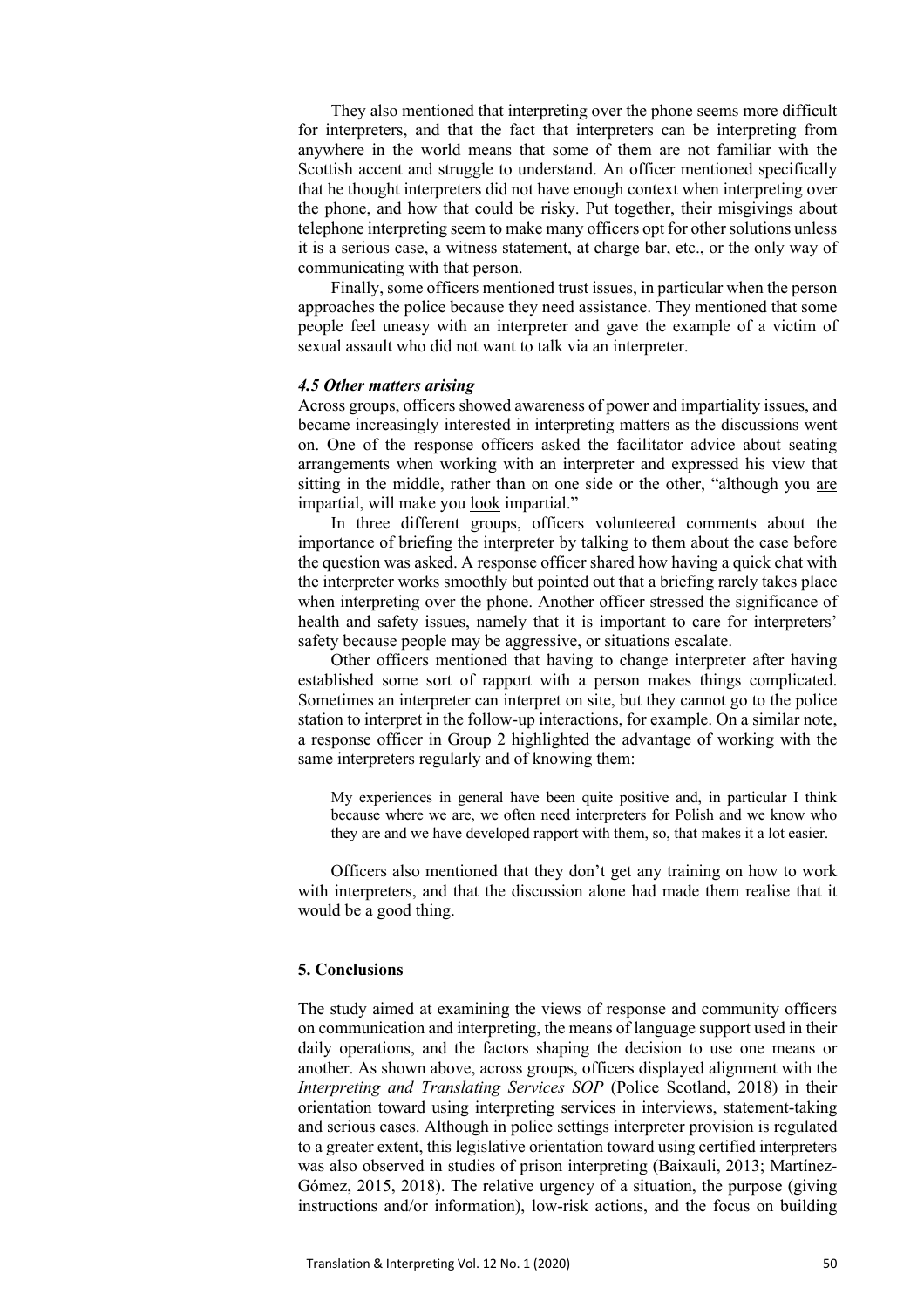rapport (community officers) were factors favouring options other than formal interpreting, such as language apps, communicating in broken English or ad hoc interpreters.

Telephone interpreting emerged as a problematic service, in particular regarding the practicalities of booking an interpreter, extraneous conditions (not having a dedicated dual handset, sound quality, background noise), the impact of the remote format upon access to non-verbal features and contextual information, and the interactional flow. All those aspects seem to deter telephone interpreting use and favour officers' choice of other solutions when the matter at hand is not serious and other solutions are available. These observations are relevant for interpreting practice and provision, and contribute to the timely discussions surrounding remote interpreting (Braun, 2013). Although across groups officers expressed a clear preference for face-to-face interpreting, remote interpreting is, in most cases, the only interpreting option in emergency situations and to establish initial circumstances. The limitations and complications observed, though, seem to affect end users' experiences and their choices, leading them at times to opt for alternative forms of language support that may pose risks in sensitive situations.

Overall, police officers had a positive view of face-to-face interpreting and valued it as crucial to be able to perform their duties. In line with other studies of police officers' views, though, officers expressed concerns about the limiting impact of interpreting upon interviewing techniques, rapport-building efforts and management of non-verbal actions. Those aspects were mentioned in relation to the main strategies used in policing communication in general. Officers expressed interest in the matters discussed and displayed a proactive attitude in asking for advice on how to work better with interpreters over the course of the discussions.

The findings of this study confirm the need for both more training on how to work with interpreters and further research on how to enhance interviewing dynamics in interpreter-mediated interaction. Recent studies (Hale, Goodman-Delahunty & Martschuck, 2019; Howes, 2019) corroborate the benefits of advanced police interpreting training, as widely advocated by interpreting scholars (Maddux, 2010; Ortega-Herráez, 2011). Training of stakeholders, however, seems just as necessary to increase collaboration and understanding of each other's role (ImPLI Partners, 2012; Perez & Wilson, 2007), and was mentioned as a suggestion by officers in the group discussions. The guidelines in place do serve the combined purpose of regulating the use of a certified interpreter as "the proper way" and raising awareness about the limitations of other forms of language support. However, the existence of these guidelines alone is not sufficient to raise user awareness of how to work with interpreters or about the potential risks of certain solutions. A more comprehensive implementation of awareness-raising measures among interpreting users requires cooperation between the different stakeholders, and a dialogue among interpreting practitioners, police practitioners, interpreting researchers and interpreter educators.

#### *Acknowledgements*

I am sincerely grateful to the Paisley Area Commander for his guidance and support, in particular for facilitating the logistics and officer recruitment, and for his advice; to the sergeants in charge of the six shifts for their support in arranging the discussions; and, last but not least, to the officers who devoted their precious time before or after their shifts to share their valuable insights that made this study possible.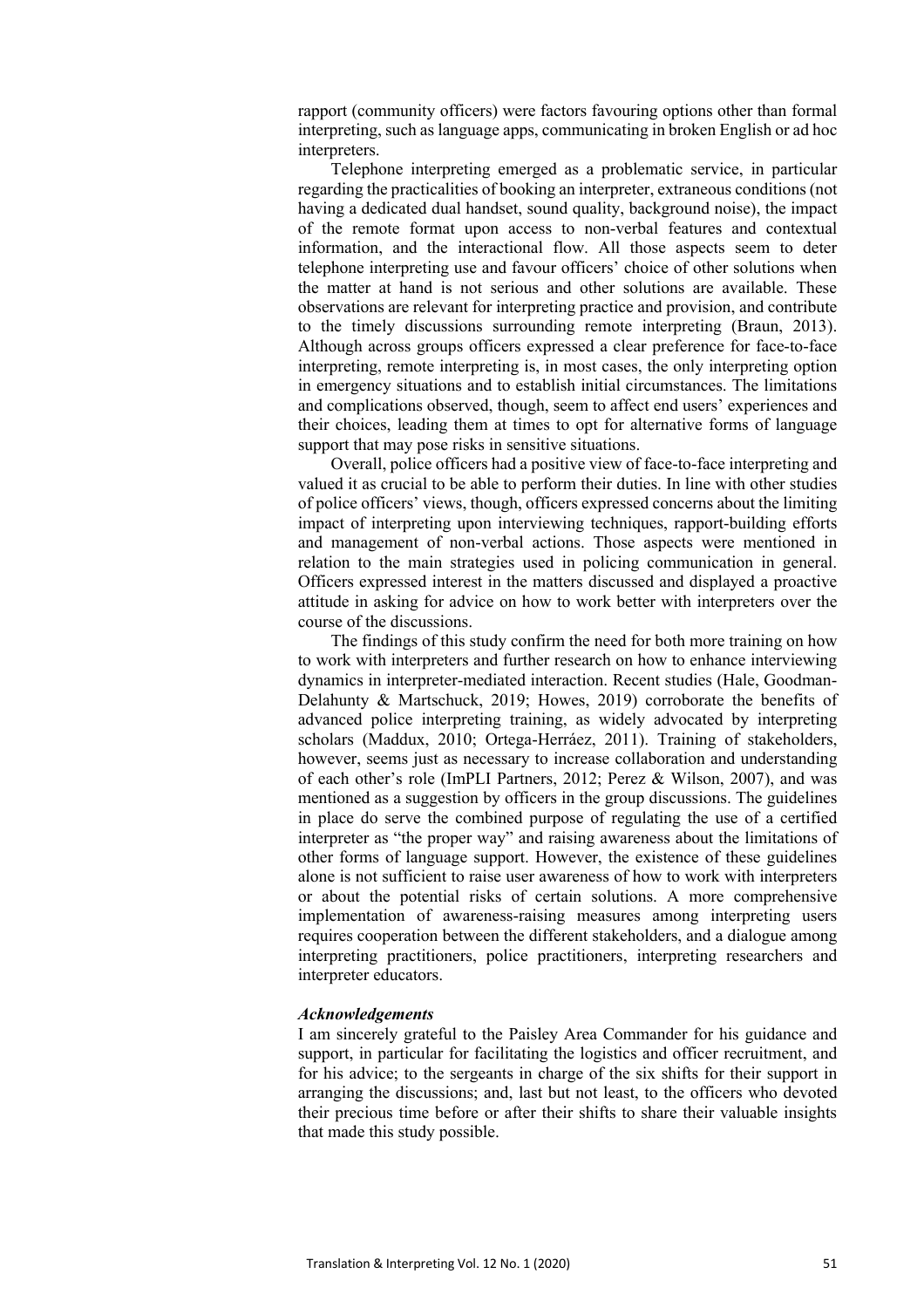# **References**

- Angelelli, C. V. (2004). *Revisiting the interpreter's role: A study of conference, court, and medical interpreters in Canada, Mexico, and the United States*. Amsterdam: John Benjamins.
- Baixauli-Olmos, L. (2013). A description of interpreting in prisons: Mapping the setting through an ethical lens. In C. Schäffner, K. Kredens*, &* Y. Fowler (Eds.), *Interpreting in a changing landscape: selected papers from Critical Link 6 (pp.* 45-60). Amsterdam: John Benjamins.
- Berk-Seligson, S. (2002). The Miranda warnings and linguistic coercion: The role of footing in the interrogation of a limited-English-speaking murder suspect. In J. Cotterill (Ed.), *Language in the legal process* (pp. 127-143). London: Palgrave Macmillan.
- Böser, U. (2013). "So tell me what happened!": Interpreting the free recall segment of the investigative interview. *Translation and Interpreting Studies. The Journal of the American Translation and Interpreting Studies Association, 8*(1), 112-136.
- Böser, U. (2016). 21 Interviews and focus groups. In C. Angelelli & B. J. Baer (Eds.), *Researching translation and interpreting* (pp. 203-246). Abingdon /New York: Routledge.
- Braun, S. (2013). Keep your distance? Remote interpreting in legal proceedings: A critical assessment of a growing practice. *Interpreting, 15*(2), 200-228.
- de Pedro-Ricoy, R. (2017). To interview or not to interview: A critical approach to assessing end-users' perceptions of the role of 21st century indigenous interpreters in Peru. *Translation and Interpreting, 9*(1), 36-50.
- Devaux, J. (2017). *Technologies in interpreter-mediated criminal court hearings an actor network theory account of the interpreter's perception of her role-space* (Unpublished PhD thesis). Salford: University of Salford. Retrieved from http://usir.salford.ac.uk/43417/1/Jerome%20Devaux\_PhD%20Thesis.pdf
- English, F. (2010). Non-native speakers in detention. Assessing non-native speaking detainees' English language proficiency. In M. Coulthard & A. Johnson (Eds.), *The Routledge handbook of forensic linguistics* (pp. 423-439). Abingdon/New York: Routledge.
- Foulquié-Rubio, A. (2002) Interpretación social. La interpretación en la policía de Granada y Málaga [Community interpreting. Interpreting in police settings in Granada and Malaga]. *Puentes: hacia nuevas investigaciones en la mediación intercultural, 1*, 107-115.
- Gallai, F. (2013). "I'll just intervene whenever he finds it a bit difficult to answer": Exploring the myth of literalism in interpreted interviews. *Investigative Interviewing: Research and Practice (II-RP), 5*(1), 57-78.
- Gamal, M. Y. (2014). Police interpreting: A view from the Australian context. *International Journal of Society, Culture & Language, 2*, 77-88.
- Gibbons, J. (2001). Revising the language of New South Wales police procedures: Applied linguistics in action. *Applied linguistics, 22*(4), 439-469.
- Gibbons, J. (2003). *Forensic Linguistics: An introduction to language in the justice system.* New Jersey: Wiley.
- Goodman-Delahunty, J., & Howes, L. M. (2017). High-stakes interviews and rapport development: practitioners' perceptions of interpreter impact. *Policing and Society*, *29*(1), 100-117.
- Hale, S. B., & Napier, J. (2016). We're just kind of there. *Target. International Journal of Translation Studies, 28*(3), 351-371.
- Hale, S. B., Goodman-Delahunty, J., & Martschuk, N. (2019). Interpreter performance in police interviews. Differences between trained interpreters and untrained bilinguals. *The Interpreter and Translator Trainer, 13*(2), 107-131.
- Haworth, K. (2010). Police interviews in the judicial process. In M. Coulthard & A. Johnson (Eds.), *The Routledge handbook of forensic linguistics* (pp. 169-181)*.* Abingdon/New York: Routledge.
- Heydon, G. (2005). *The language of police interviewing*. Hampshire: Palgrave Macmillan.
- Heydon, G., & Lai, M. (2013). Police interviews mediated by interpreters: An exercise in diminishment? *Investigative Interviewing: Research and Practice, 5*(2), 82-98.
- Howes, L. M. (2019). Community interpreters' experiences of police investigative interviews: how might interpreters' insights contribute to enhanced procedural justice? *Policing and Society, 29*(8), 887-905.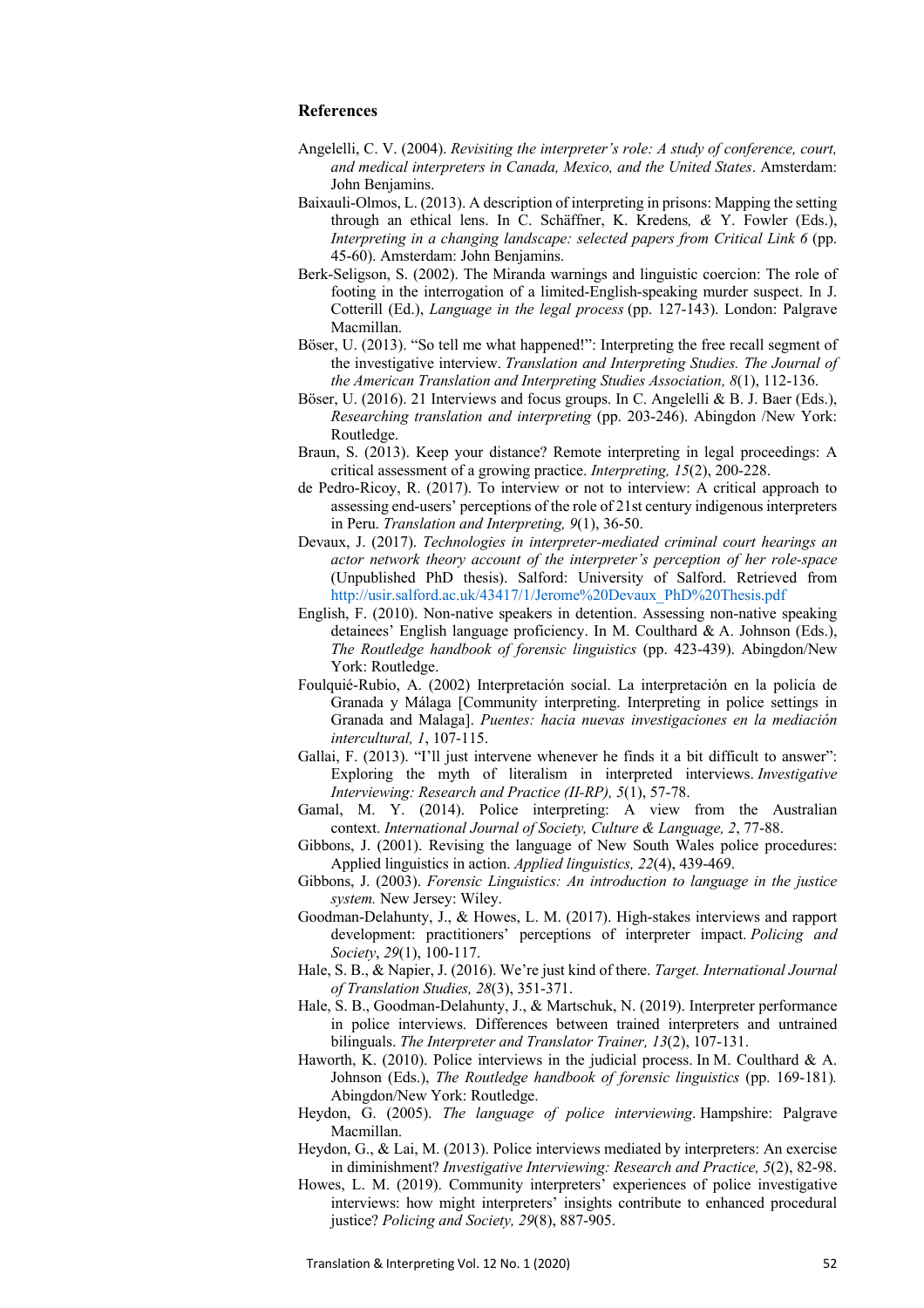- ImPLI Partners, the (2012). *ImPLI: Improving Police and Legal Interpreting 2011-20 12. Final Report*. University of Bologna : The ImPLI Project. Retrieved from http://impli.sitlec.unibo.it/pdf/ImPLI\_Final\_Report\_wAnnexes\_web.pdf
- Inghilleri, M. (2003). Habitus, field and discourse: Interpreting as a socially situated activity. *Target. International Journal of Translation Studies, 15*(2), 243-268.
- Jacobsen, B. (2012). The significance of interpreting modes for question–answer dialogues in court interpreting. *Interpreting, 14*(2), 217-241.
- Koskinen, K. (2014). *Translating institutions: An ethnographic study of EU translation*. London/New York: Routledge.
- Kredens, K., & Morris, R. (2010). Interpreting outside the courtroom. 'A shattered mirror?' Interpreting in legal contexts outside the courtroom. In M. Coulthard & A. Johnson (Eds.), *The Routledge handbook of forensic linguistics* (pp. 483-498). Abingdon/New York: Routledge.
- Krouglov, A. (1999). Police interpreting: Politeness and sociocultural context. *The Translator, 5*(2), 285-302.
- Linell, P., Wadensjö, C., & Jönsson, L. (1992). Establishing communicative contact through a dialogue interpreter. In A. Grindsted & J. Wagner (Eds.), *Communication for Specific Purposes - Fachsprachliche Kommunikation* (pp. 125-142). Tübingen: Gunter Narr Verlag.
- London Metropolitan Police. (2016). *Working with interpreters and translators: Stand ard operating procedure*. Retrieved from https://www.met.police.uk/SysSiteAsse ts/foi-media/metropolitan-police/disclosure\_2017/may\_2017/information-rightsunit--working-with-interpreters-and-translators-standard-operating-procedure
- Maddux, J. (2010). Recommendations for Forensic Evaluators Conducting Interpreter Mediated Interviews. *International Journal of Forensic Mental Health, 9*, 55-62.
- Martin, A., & Ortega-Herráez, J. M. (2009). Court interpreters' self perception. In R. de Pedro-Ricoy, I. Pérez, & C. L. Wilson (Eds.), *Interpreting and Translating in Public Service Settings* (pp. 141-155). London/New York: Routledge.
- Martínez-Gómez, A. (2015). Interpreting in prison settings: An international overview. *Interpreting, 16*(2), 233-259.
- Martínez-Gómez, A. (2018). Language, translation and interpreting policies in prisons: Protecting the rights of speakers of non-official languages. *International Journal of the Sociology of Language, 251*, 151-172.
- Mayfield, K. (2016). *The Issues and Challenges Surrounding Interpreter-assisted Investigative Interviews of Victims and Witnesses* (Unpublished master's dissertation). London, UK: London Metropolitan University. Retrieved from http://library.college.police.uk/docs/theses/Mayfield-2016.pdf
- Mikkelson, H. (2010). Consecutive or Simultaneous? An analysis of their use in the judicial setting. *Across the Board, 5*(1), 4-7.
- Mulayim, S., Lai, M., & Norma, C. (2014). *Police investigative interviews and interpreting: Context, challenges, and strategies*. Boca Raton: CRC Press.
- Nakane, I. (2007). Problems in communicating the suspect's rights in interpreted police interviews. *Applied Linguistics, 28*(1), 87-112.
- Nakane, I. (2009). The myth of an 'invisible mediator': An Australian case study of English-Japanese police interpreting. *PORTAL: Journal of Multidisciplinary International Studies* 6(1). *Special Issue 'The space between: Languages, translations and cultures'*. Retrieved from https://epress.lib.uts.edu.au/ journals/ index.php/portal/article/view/825
- Nakane, I. (2014). *Interpreter-mediated police interviews: A discourse-pragmatic approach*. London: Palgrave Macmillan.
- Napier, J. (2011). "It's not what they say but the way they say it." A content analysis of interpreter and consumer perceptions towards signed language interpreting in Australia. *International Journal of the Sociology of Language, 207*, 59-87.
- New York City Police Department (NYPD). (2018). *Language Access Plan*. Retrieved from https://www1.nyc.gov/assets/nypd/downloads/pdf/public\_information/lang uage-access-plan-aug-2018.pdf
- Ortega-Herráez, J. M. (2011). *Interpretar para la justicia* [Interpreting for Justice]. Granada: Comares.
- Perez, I. A., Wilson, C. W., King, C., & Pagnier, C. (2006). *Translating, interpreting and communication support: A review of provision in public services in Scotland*. Edinburgh: Scottish Executive Social Research.
- Perez, I.A., & Wilson, C.W. (2007) 'Interpreter-mediated police interviews: Working as a professional team', in C. Wadensjö, B. Englund Dimitrova, & A.-L. Nilsson